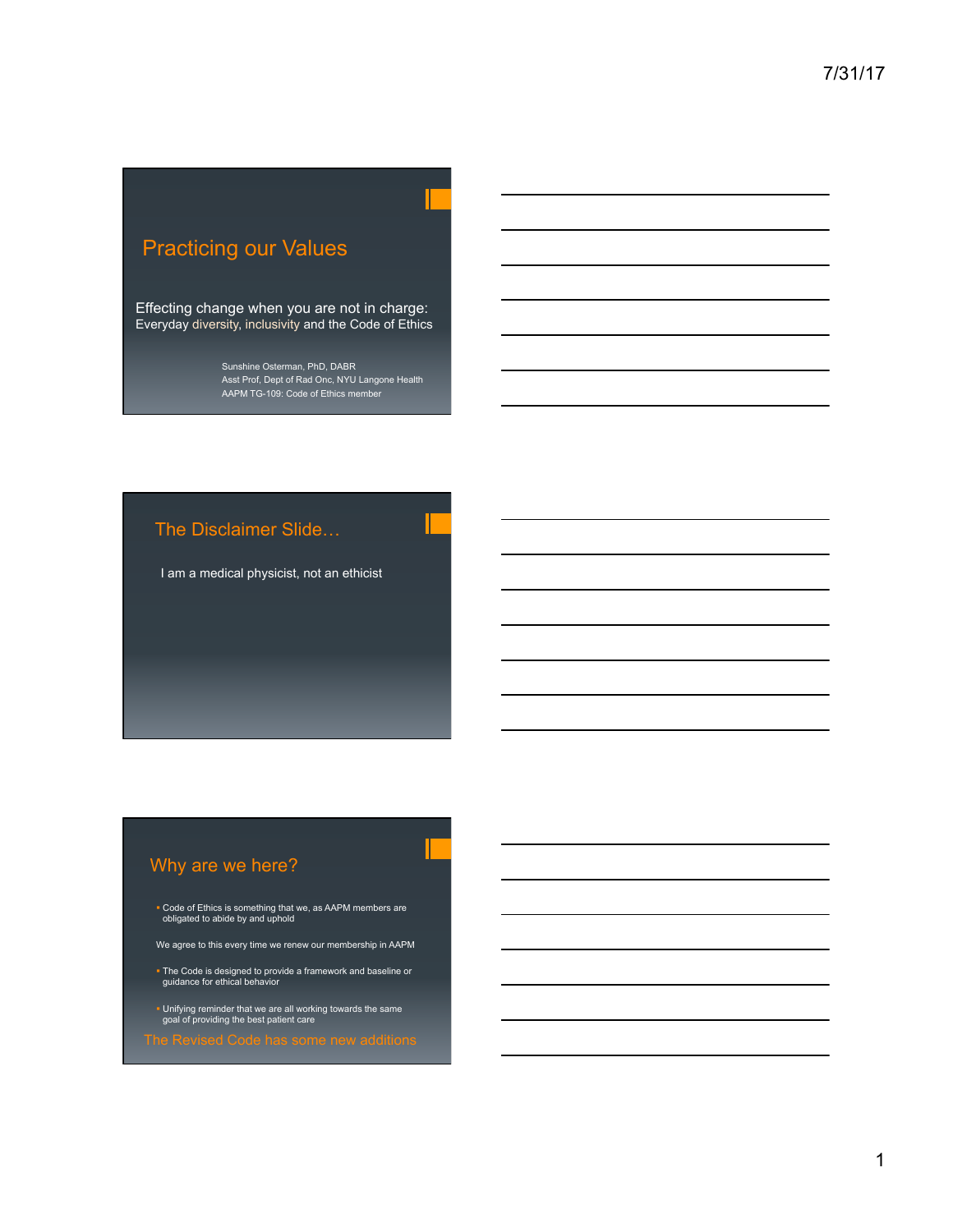Additions to the language of the Code:

- **-Diversity**
- **-Inclusivity**

#### Philosophical shift

Tolerance  $\rightarrow$  Advocacy and Promotion

#### **Current Code**

Language: Non-discrimination, discrimination, equal opportunity, respect, freedom of expression, fair evaluation

*Prejudicial, biased discrimination not based on merit is reprehensible and unethical* 

### Why this addition in the revised Code?

• Time (10 years)

**AAPM has a new Diversity Statement!** . We know a lot lot more, we have some tools to play with

It's still about patient care !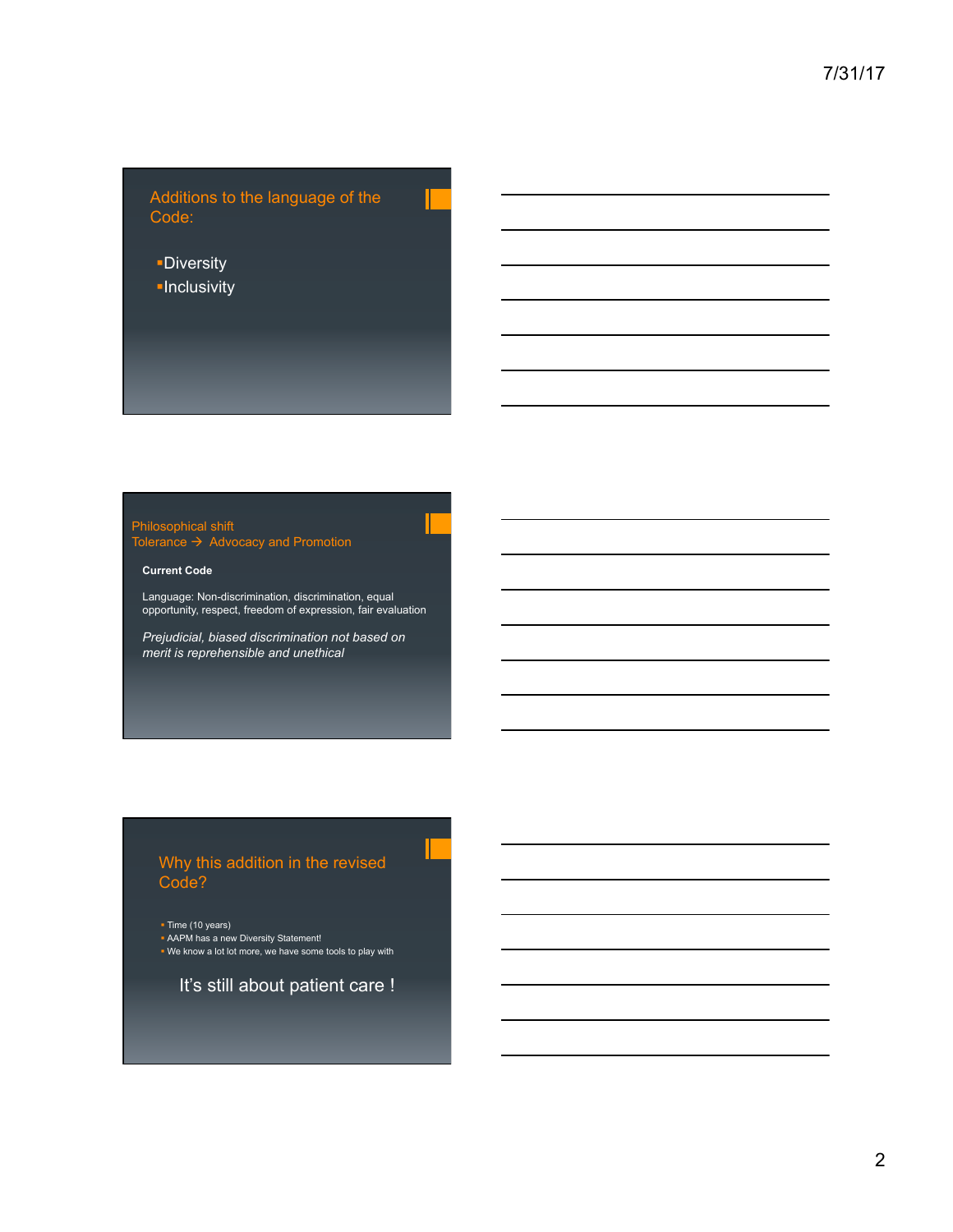# AAPM's Diversity Statement

The AAPM is committed to

- ! recognizing and celebrating diversity in the field of medical physics
- A more diverse community of medical physics practitioners, educators, and researchers
- a. Provides a greater collective understanding of the challenges faced by underserved and minority individuals, particularly patients,<br>regarding radiation therapy or medical imaging procedures<br>b. helps our association excel in education and research
- 

#### Goals:

- ! Inclusion for everyone involved in our operations including staff, students, residents, members, fellows, volunteers, and leadership
- . Increased diversity of the AAPM through outreach and mentoring

### **Diversity**



- ! Members should acknowledge that each individual is unique, and recognize individual differences.
- *These differences can be along the dimensions of race, ethnicity, gender,*  sexual orientation, socio-economic status, age, education, physical<br>abilities, religious beliefs, political beliefs, or other ideologies. A work<br>environment that includes diverse perspectives <u>can</u> lead to an increase in<br>c



#### **Inclusivity**

*An intention or policy of including people who might otherwise be excluded or marginalized.*

! Members should use constructive and supportive language and maintain a respectful demeanor when interacting with members of the professional community, including patients, research subjects and patients' family members. *An inclusive environment is linked to higher levels of engagement, higher patient satisfaction and better treatment outcomes.*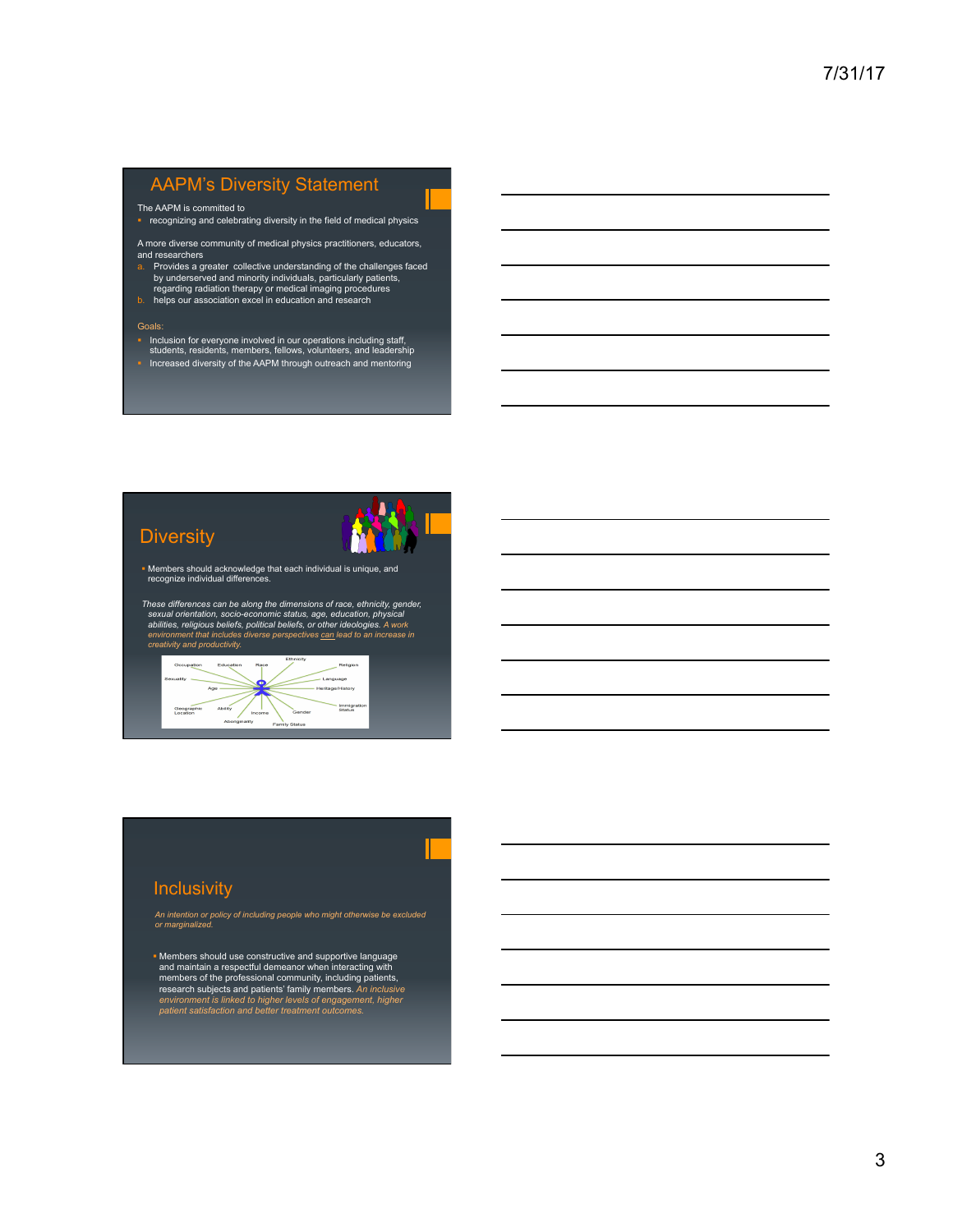Diversity cannot be sustained (nor can it's potential benefits be realized) without a practice of **Inclusivity** 

To create a culture of inclusivity it is necessary to know a little bit about BIAS.

#### **Bias**

**A bias is a learned tendency (act, interpret)** 

!Most biases – like the preference to drive on the correct side of the road are helpful

Allow us to distinguish very quickly between what is safe and what is dangerous, those we trust and those we don't

### Implicit Bias

### **Pervasive**

. The attitudes or stereotypes that affect our understanding, actions, and decisions in an unconscious manner. These biases, which encompass both favorable and unfavorable assessments, are activated involuntarily and without an individual's awareness or intentional control.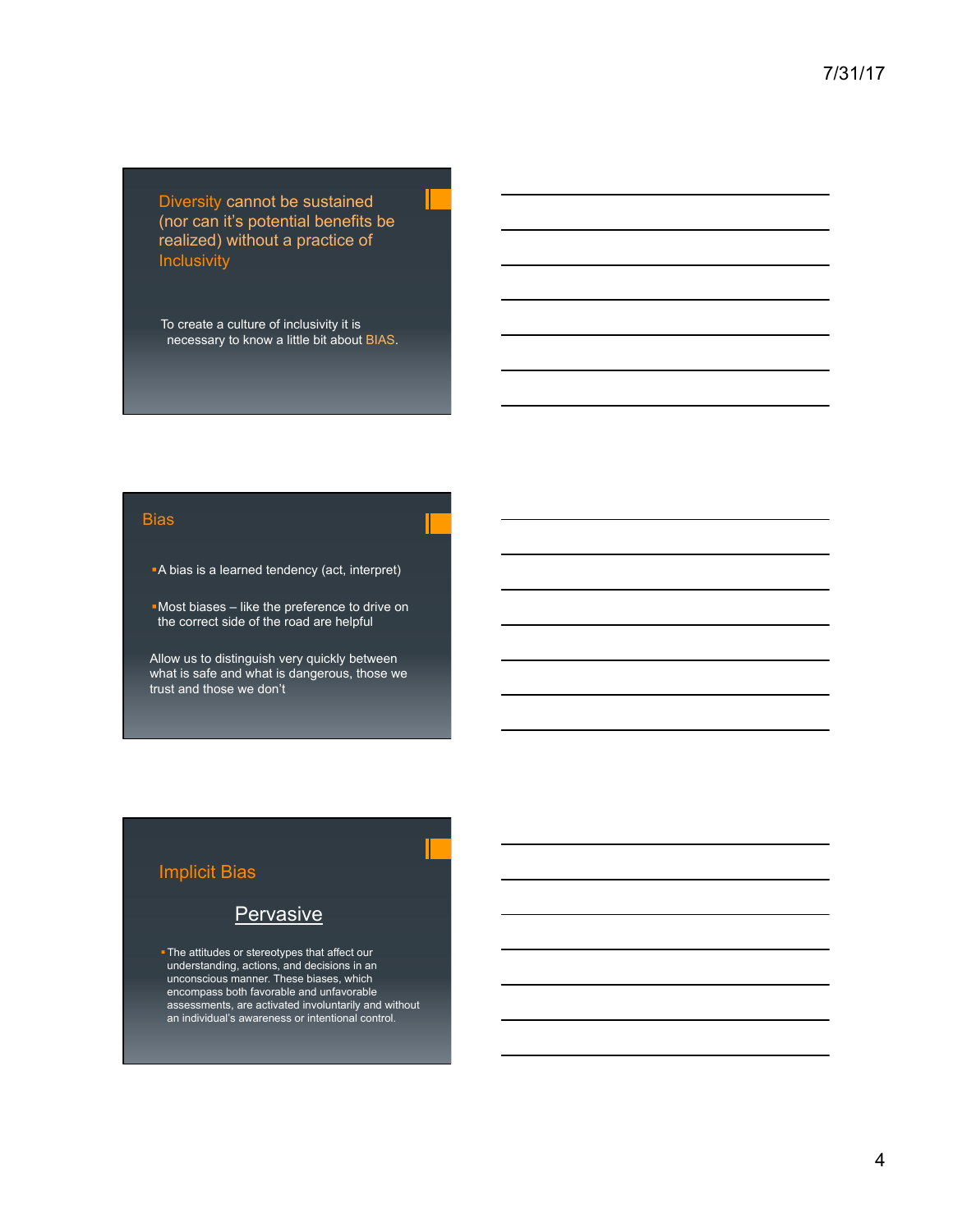### **Bias**

#### Part of a fantastic and essential filter

**Exposure: 11 million stimuli at a single time** 

- !Experience: 45-50 of these are absorbed
- !Conscious Awareness: approximately 7

## Explicit Bias

. The attitudes and beliefs we have about a person or group on a conscious level. Much of the time, negative biases and their expression arise as the direct result of a perceived threat.

Violent Action (school shooting, terrorist attack) Distribution of limited resources (economic crisis) Unequal Access (employment, healthcare, promotion)

Bias is neither good nor bad, but … It can cause problems when it is unconscious and when it is applied inappropriately.

This can result in rash or poor decisions and discriminatory practices.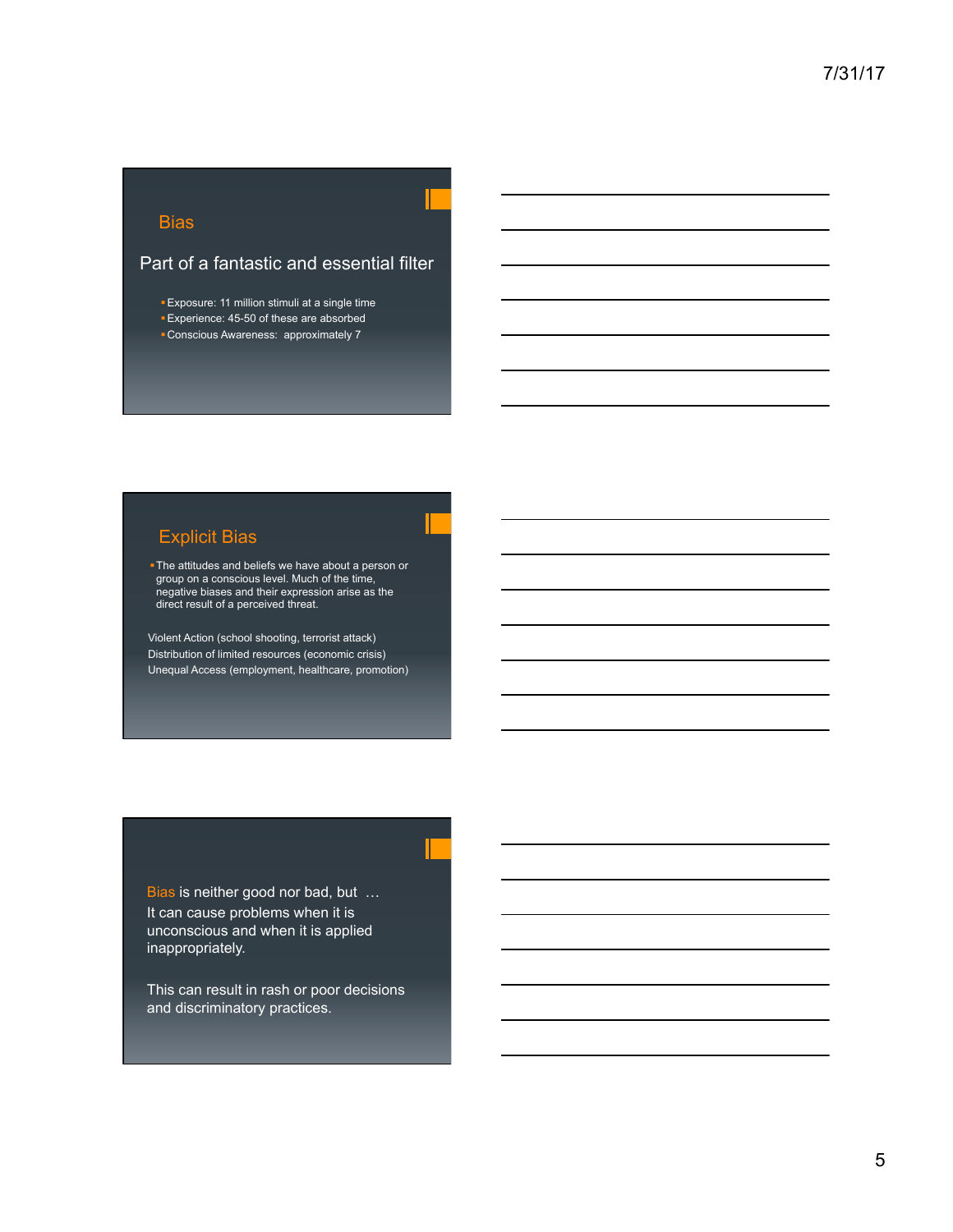### If you are in a minority group…

- **#1** I suspect that all of us are in a minority group<br>of one kind or another
- !Studies have shown that your implicit bias against your very own minority is just as present as it is in those who have explicit bias

If you make a black kid fill out a question at the top of an SAT exam asking them to state their race, they perform more poorly on that exam.

### The Good News:

We can short circuit some of the automatic processes by slowing down, separating fact from bias and changing our actions.

#### One of My Favorite Slides in the Ethics Road Show:

*The review process is not designed to be an efficient process, but a fair and thoughtful one.* 

!Quick Thinkers, Definitive Actions, Confident and Decisive leaders, Efficient Processes !Detail-Oriented, Careful, Error Averse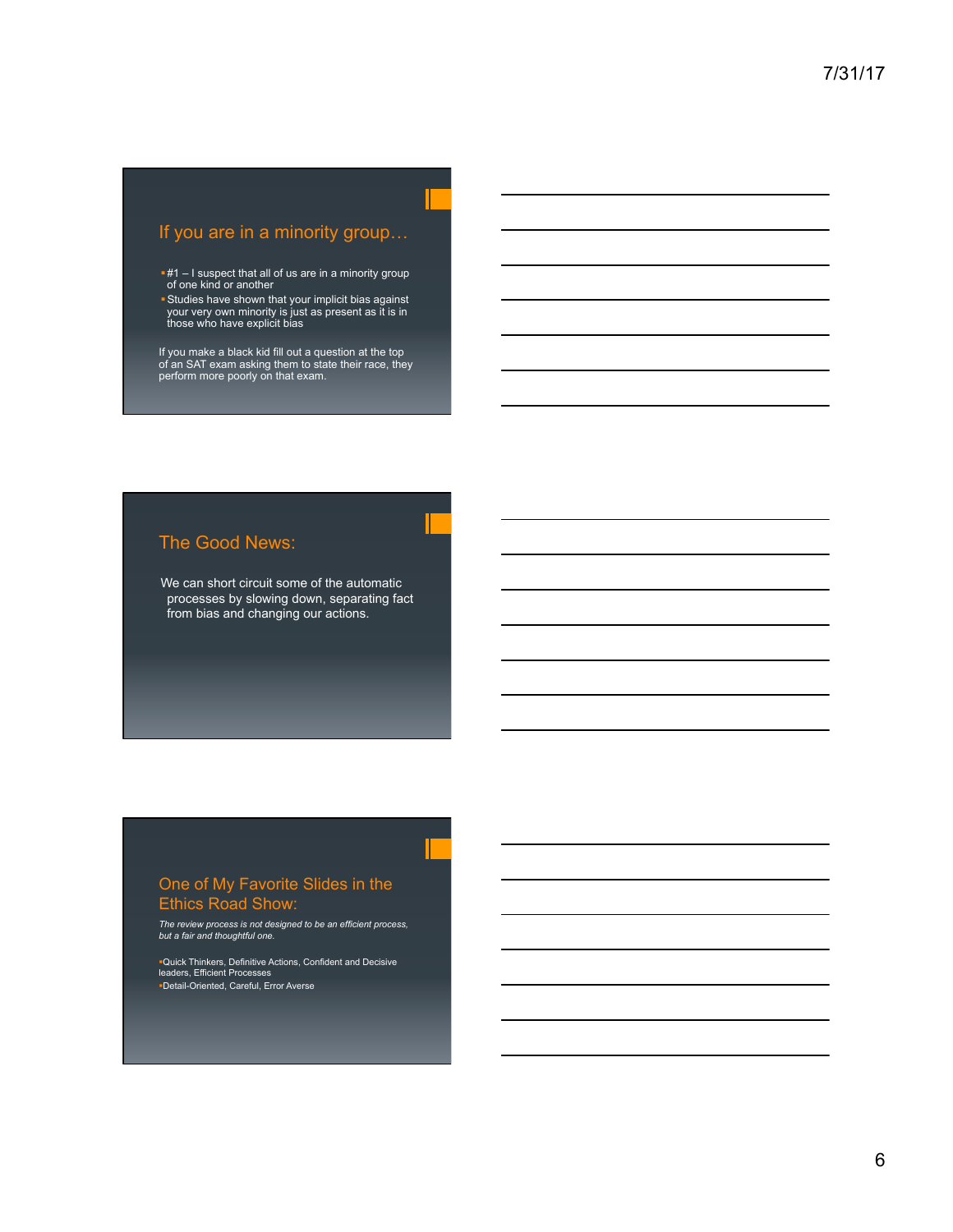#### What is the threshold energy requirement for this change?

- ! Your Brain requires 20% more glucose when it switches from the unconscious to the conscious. If you are listening to someone you don't trust. Your brain needs 20% more energy!
- ! If one of your colleagues feels like they are an outsider or unaccepted, they need to work 20% harder just to be able to get their job done. ! Slow down, think evaluate.

#### One of My Favorite Slides in the Ethics Road Show:

*The review process is not designed to be an efficient process, but a fair and thoughtful one.* 

!Quick Thinkers, Definitive Actions, Confident and Decisive leaders, Efficient Processes !Detail-Oriented, Careful, Error Averse, Competent

#### Is there a tool to help us resolve the real and important tension in the two descriptions below?

!Quick Thinkers, Definitive Actions, Confident and Decisive leaders, Efficient Processes !Detail-Oriented, Careful, Error Averse, Competent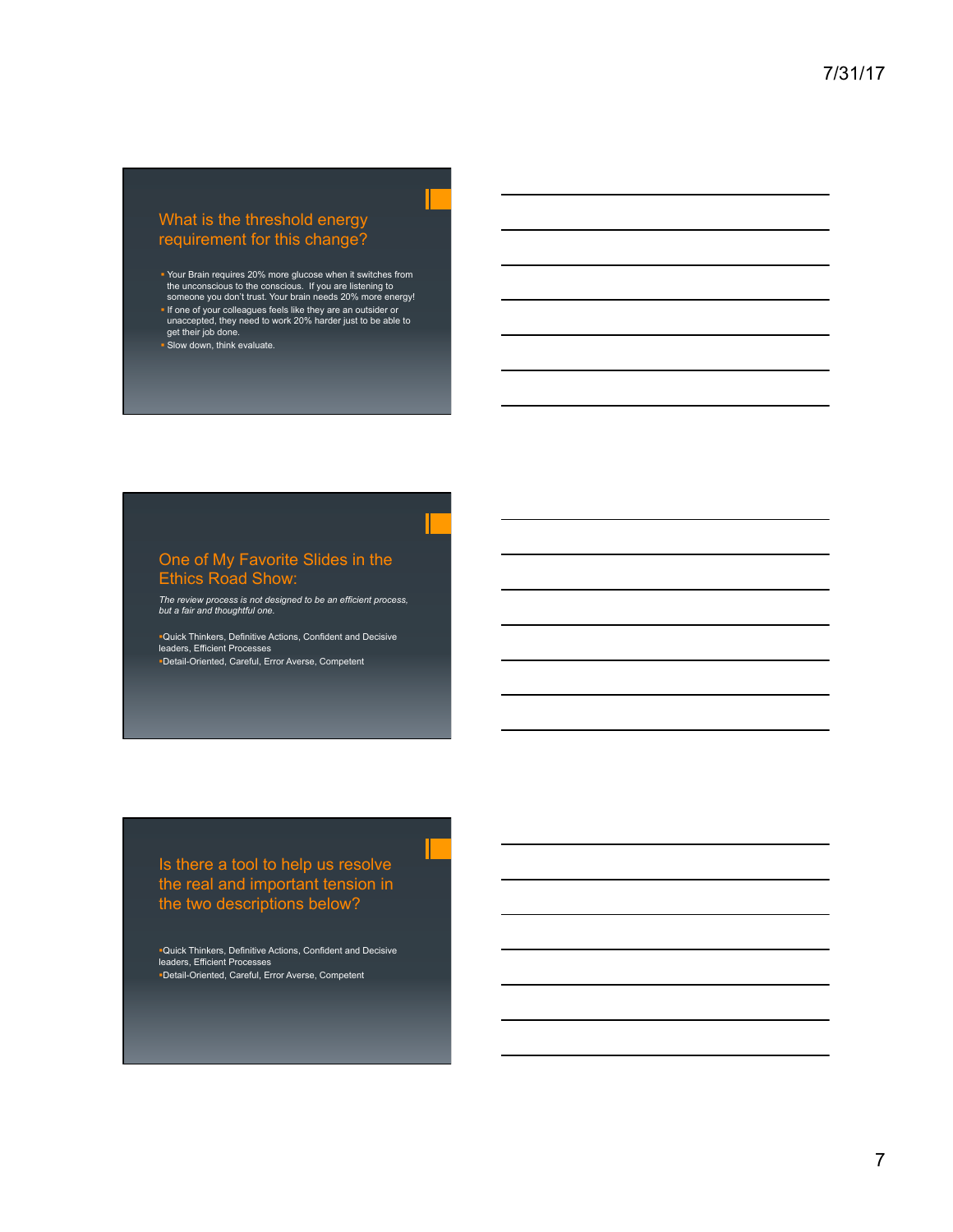#### Consciousness is all we can hope for in a culture shift

#### !Recognize your biases:

What makes you feel good? Are there good friends you trust? Are there people who have betrayed you in the past? Have you been physically attacked? What shows do you watch? Do you always put your toilet paper into the holder with the paper unrolling from the top?

!Go to your tool box:

### Ladder of Inference

Describes the process of thinking when interacting with someone, usually unconsciously, to get from facts to decision and action.

1. Facts

- 2. Filter the stimuli
- 3. Interpret and assign meaning Apply existing bias, (un)conscious

4. Develop Assumptions (blurring)

- 5. Draw conclusions (Emotional)
- 6. Develop beliefs
- Take actions based on these beliefs because they seem right



**Assign Meaning** Filter

Data

**Interaction** 

#### One Scenario

#### Need to commission a new piece of equipment - won't be doing it alone. There are two junior physicist in your clinic, you reach out to Pam first, she wasn't involved in the last commissioning and you know she needs the experience and this will look really good on her resume.

1 Raw Data: She immediately asks how much time you expect it to take, when you would want her to start, how much support she would get. 2 Filter: You feel the tension increases between your shoulders, you see the expression of dismay on her face, you hear her ambivalence, you think about the amount of time you two will need to spend together over the next month.

3 Assign meaning: You have always been taught the importance of saying 'yes' and seizing every opportunity that comes your way. 4 How can she possibly even think about turning this opportunity down? Maybe she's just not capable? These millennials are just not willing to do the hard work, they want everything handed to them on a platter.

ng to be fur 6 Adjust: That's the last time, Bill always says yes and is so easy to work with. He's going to be my go-to junior physicists in the future. It's just not

worth the hassle, I'm stretched too think as it is to need the extra hassle of working with Pam. 7 Take Action: 'You tell her that you don't know the answers to all of those questions but it's going to be a lot of work it's part of her job and she should

feel fortunate for the opportunity'. You walk away, you go into the office of a colleague you trust and you vent.'



**Interaction** 

Ą



8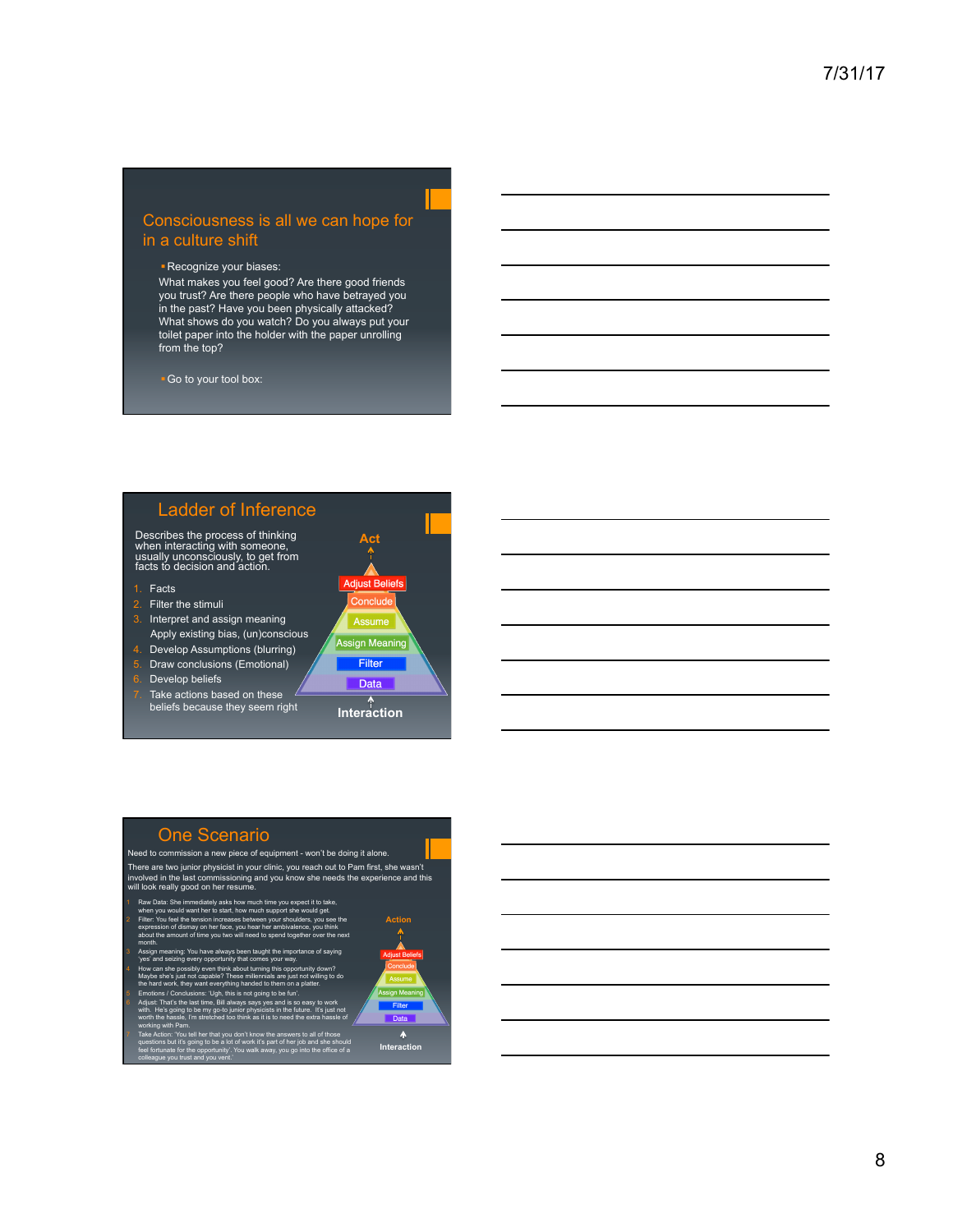### The Unexpected …..

- 
- Pam is waiting outside your office when you<br>return<br> $\bullet$  latmost in tears, she tells you how much<br>this opportunity means to her, that she got<br>a text this morning that her sister was in<br>hospital and they didn't know how bad
- # she was always taught not to commit to anything if she didn't know she could follow
- 
- 
- ◆ She assumed that saying yes might<br>
jeopardize the project<br>
◆ Is there any chance that she could give<br>
you an answer 2 days from now?

You apologize, offer support, thank her for coming to you with this, tell her the timeline she suggest is fine.



## What just happened?

Pam shared her ladder of inference, some of her own biases, preferences and tendencies with you, which reset and changed your thinking.

And we can do this all on our own!

Intimidation and retreat Active participation



# What just happened?

Pam shared her ladder of inference, some of her own biases, preferences and tendencies with you, which reset and changed your thinking.



And we can do this all on our own!

**INCLUSIVITY**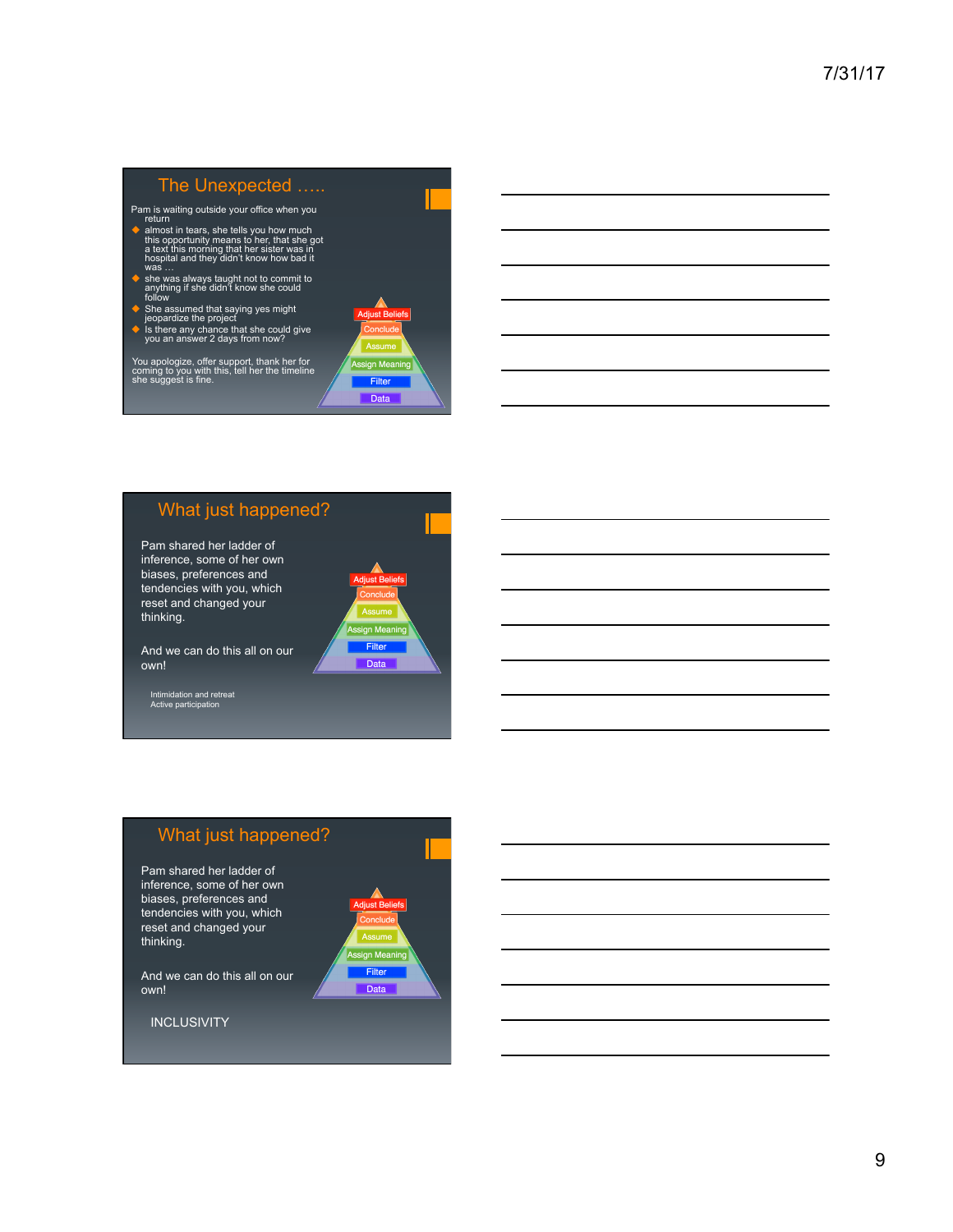### Go back to the bottom of the ladder, move back, rung by rung

Reflect: Understand your thinking and reasoning process better •Are your assumptions valid?

•If you applied different biases and assumptions, would that change your actions?

Inquire: Understand the thinking and reasoning of others (colleagues, boss, students, patients) •What set of biases and assumptions do they bring to the table?



Advocate: Be able to explain your process to others (advocate for your choices)

#### Back to the Code …

Bias is a part of being human

Understanding bias is useful in promoting and supporting diversity.

The code is peppered with calls to examine and be aware of our biases.

#### Conflicts of Interest

! A conflict of interest is a situation in which one's position of trust with a party is actually, or potentially, compromised by<br>virtue of relationships with other parties and/or by self-<br>interest. Conflict of interest is not inherently unethical, but<br>there is a risk that unethical behav

Example: • Purchasing equipment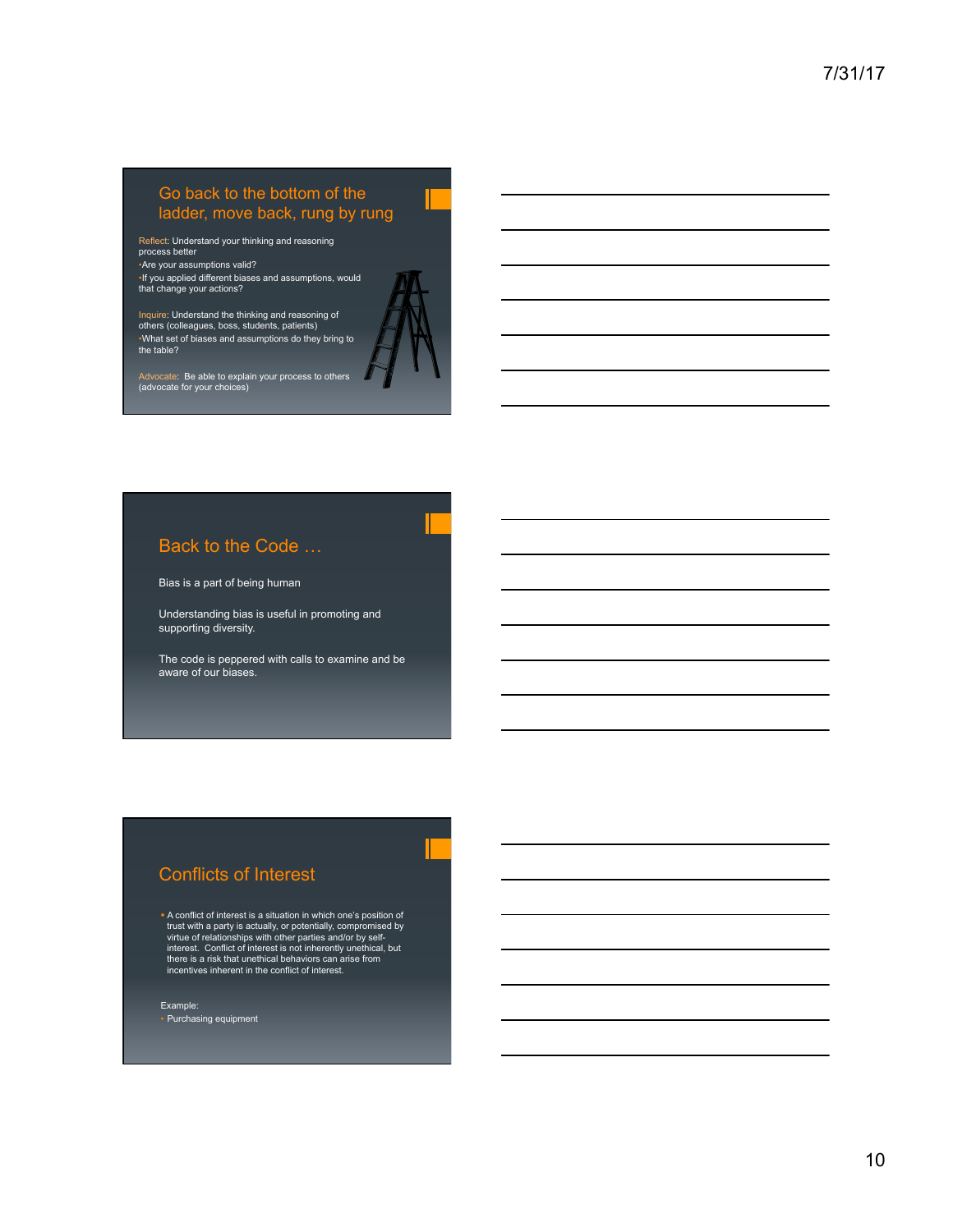### Peer Review of another's work

Information used to judge a reviewed professional's performance must be substantiated and used in good faith to help the reviewed professional; opinions not supported by clear evidence must be disregarded.



# Educators / Students

!Respect for Students/Trainees

- **Equal opportunity**
- **E**reedom of expression





### Responsibilities to Patients

- ! Members must regard patient interests as paramount **Respect Autonomy and Dignity**
- ! Members communicating to the public via should clearly state whether the information provided is based upon scientific studies, expert consensus, professional experience or personal opinion.